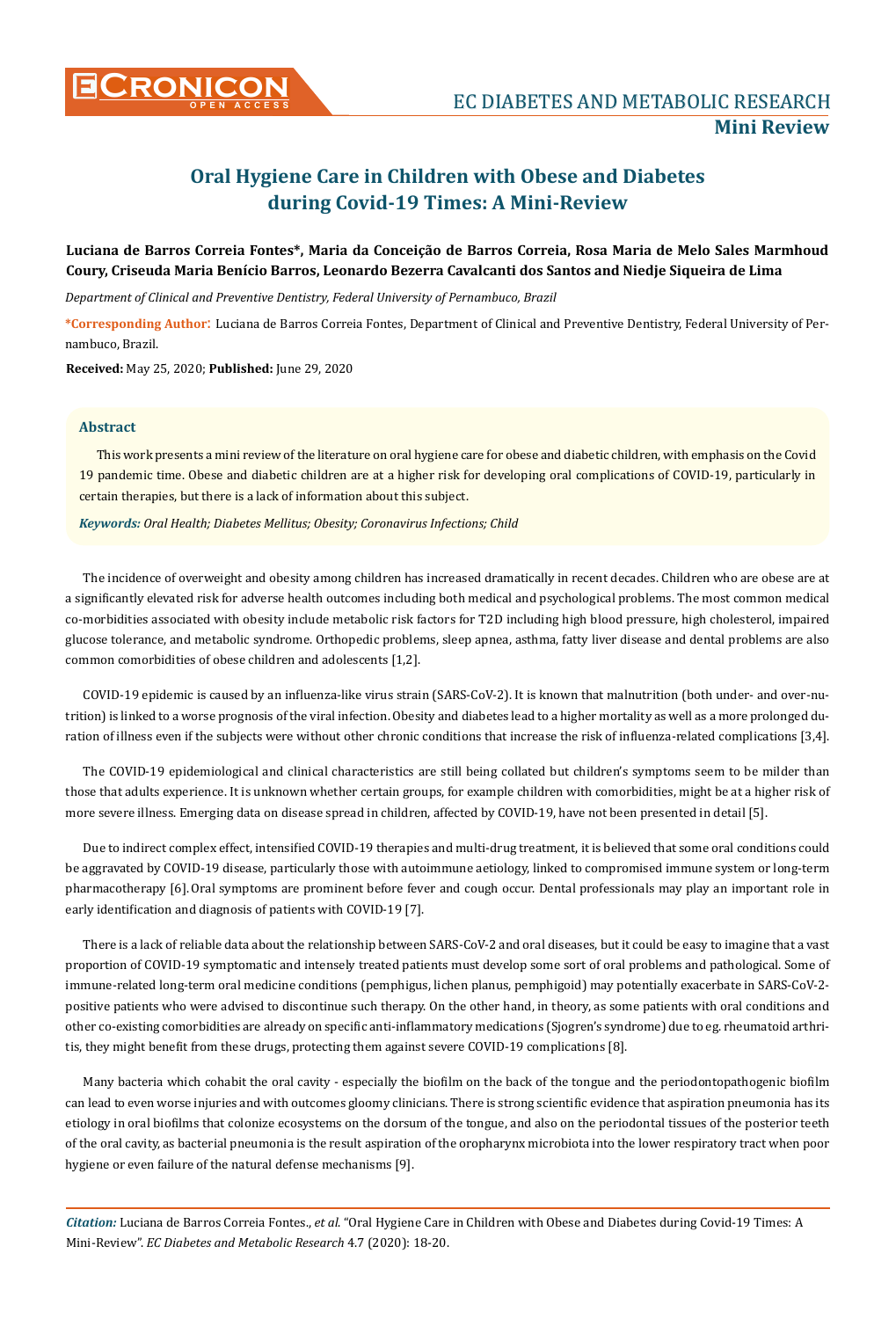During the epidemic period of corona virus disease, appropriate oral health management and disease prevention of children is very important for children's oral and general health. In order to prevent the occurrence of cross-infection and epidemic spreading of COVID-19 during dental practice, the recommendations to parents include: not only training children to maintain hand hygiene at home, exercise appropriately, strengthen physical resistance, but also helping children develop good oral and diet habit such as effective brushing and flossing to avoid oral diseases and emergency. If non-emergency oral situation occur, parents could assist their child to take home based care such as rinsing to relieve the symptoms [10].

The global pandemic of COVID‐19 (the disease) caused by severe acute respiratory syndrome coronavirus 2 (SARS‐CoV‐2). It is becoming clear that several factors put people living with obesity at greater risk of the disease. Of course, obesity prevalence is higher in older adults compared to the young, and its complications, such as hypertension, diabetes and cardiovascular disease, increase with increasing obesity severity and duration. It is clear from this evidence that those with obesity, and particularly its complications, such as diabetes and hypertension, may be more liable to develop a more serious illness, requiring hospital admission [11].

Oral health status must be considered in the care of children with Obesity (OB) and Diabetes Mellitus (DM). The health of these patients' mouths may have significant effects on their overall health and evolution of their disease. Maintaining oral health will prevent oral chronic diseases and ameliorate the consequences of chronic inflammatory processes [12].

Full mouth desinfection recomendation: hygiene of the back of the tongue, correct and routine use of dental floss, toothbrushing with a soft, White bristle brush (to see if bleeding occurs) with fluoride containing toothpaste or therapeutic agentes (except triclosan), use of mouthwashes (good inactivation capacity of Covid-19 for hydrogen peroxide 10v) and disinfection of brushes and lingual sanitizers [13,14].

### **Conclusion**

There is a lack of information about the oral manifestations of Covid-19. Obese and diabetic children are at greater risk for oral and general heath impairments, particularly in this pandemic. The correct oral hygiene is a very importante measure.

#### **Bibliography**

- 1. Cunningham SA., *et al.* ["Incidence of childhood obesity in the United States".](https://www.nejm.org/doi/full/10.1056/NEJMoa1309753) *The New England Journal of Medicine* 370 (2014): 403- [411.](https://www.nejm.org/doi/full/10.1056/NEJMoa1309753)
- 2. [Pulgaron ER and Delamater AM. "Obesity and type 2 diabetes in children: epidemiology and treatment".](https://www.ncbi.nlm.nih.gov/pmc/articles/PMC4099943/) *Current Diabetes Reports*  [14.8 \(2014\): 508.](https://www.ncbi.nlm.nih.gov/pmc/articles/PMC4099943/)
- 3. Moser J-AS., *et al.* ["Underweight, overweight, and obesity as independent risk factors for hospitalization in adults and children from](https://pubmed.ncbi.nlm.nih.gov/30515985/) influenza and other respiratory viruses". *[Influenza and Other Respiratory Viruses](https://pubmed.ncbi.nlm.nih.gov/30515985/)* 13 (2019): 3-9.
- 4. [Luzi L and Radaelli MG. "Influenza and obesity: its odd relationship and the lessons for COVID-19 pandemic".](https://www.ncbi.nlm.nih.gov/pmc/articles/PMC7130453/) *Acta Diabetologica* 57.6 [\(2020\): 759-764.](https://www.ncbi.nlm.nih.gov/pmc/articles/PMC7130453/)
- 5. Mallineni SK., *et al.* ["Coronavirus disease \(COVID-19\): characteristics in children and considerations for dentists providing their](https://www.ncbi.nlm.nih.gov/pmc/articles/PMC7228382/) care". *[International Journal of Paediatric Dentistry](https://www.ncbi.nlm.nih.gov/pmc/articles/PMC7228382/)* 30.3 (2020): 245-250.
- 6. [Dziedzic A and Wojtycza R. "The impact of coronavirus infectious disease 19 \(COVID-19\) on oral health".](https://onlinelibrary.wiley.com/doi/full/10.1111/odi.13359) *Oral Diseases* (2020).
- 7. Ren YF., *et al.* ["Dental care and oral health under the clouds of COVID-19".](https://pubmed.ncbi.nlm.nih.gov/32330078/) *The JDR Clinical and Translational Research* (2020).

*Citation:* Luciana de Barros Correia Fontes., *et al*. "Oral Hygiene Care in Children with Obese and Diabetes during Covid-19 Times: A Mini-Review". *EC Diabetes and Metabolic Research* 4.7 (2020): 18-20.

19